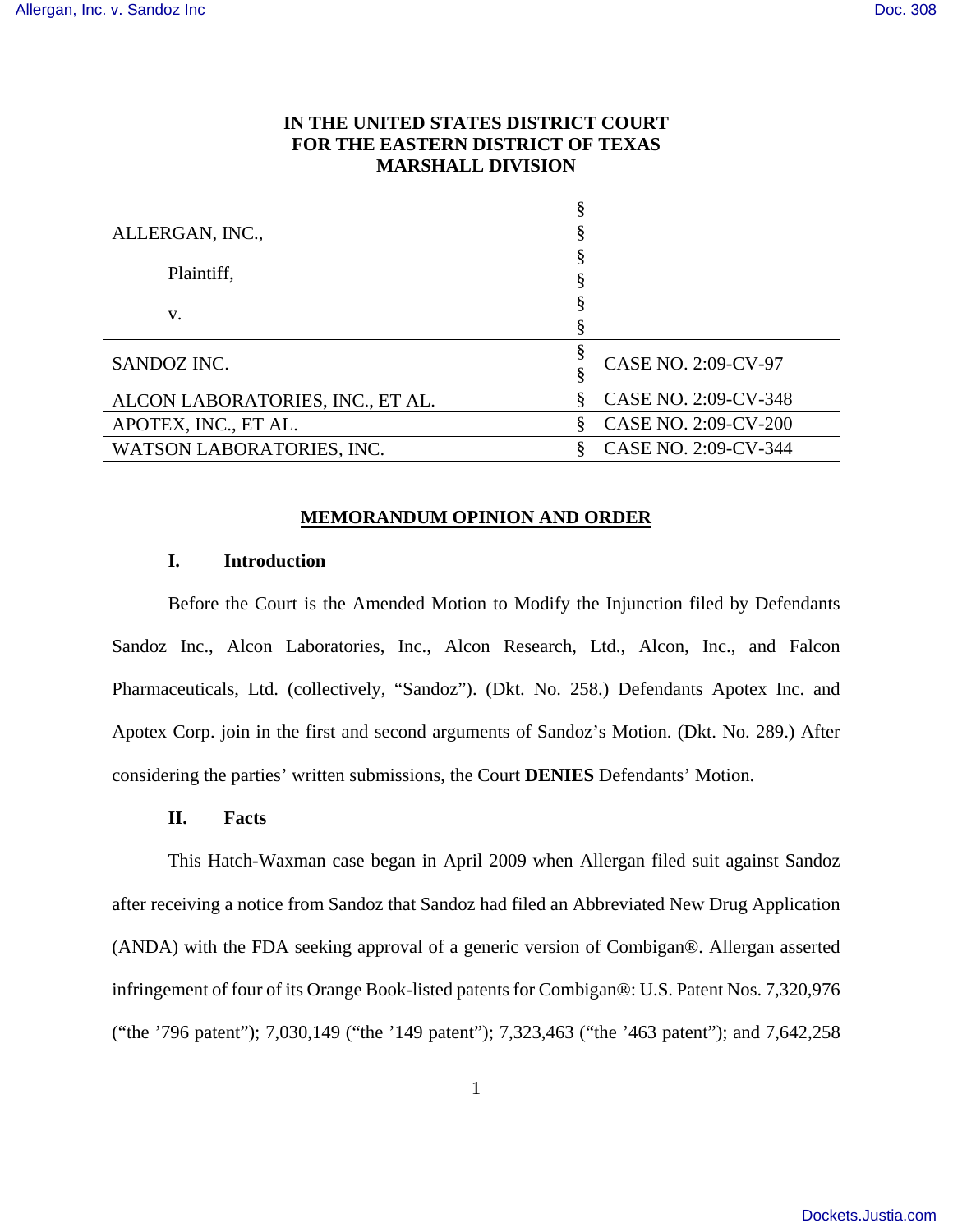("the '258 patent"). The '258, '976, and '149 patents expire on April 19, 2022 and the '463 patent expires on January 19, 2023.

Shortly before trial, Sandoz, along with the other defendants, filed a stipulation of infringement that the products described in their respective ANDAs "meet[] all of the limitations of claim 4 of U.S. Patent No. 7,030,149, claim 1 of U.S. Patent No. 7,320,976, claims 1-6 of U.S. Patent No. 7,323,463, and claims 1-9 of U.S. Patent No. 7,642,258 pursuant to 35 U.S.C.  $271(e)(2)(A)$ ," and therefore the products and their use would infringe. (Dkt. No. 234.) This Court conducted a four day bench trial in August of 2011, presided over by Judge T. John Ward, and concluded that Defendants' proposed generic version of Combigan® infringed all four patents-in-suit, based on the stipulations, and that the patents had not been shown to be invalid. (Dkt. No. 259 at 101.) As required by 35 U.S.C. 271(e)(2)(A), this Court then entered judgment prohibiting approval of Defendants' ANDAs until the latest of the expiration dates of the '149, '976, '463, and '258 patents and enjoining Defendants from making, using, offering to sell, or selling the products described in their respective ANDAs for the same period. (Dkt. No. 260.)

Defendants appealed and the Federal Circuit issued its opinion on May 1, 2013, affirming in part and reversing in part. The Federal Circuit found claim 4 of the '149 patent valid, found claims 1-6 of the '463 patent invalid as obvious, and declined to rule on the validity of the '976 and '258 patents, explaining that "[t]he '258, '976, and '149 patents each expire on April 19, 2022. Because we conclude that claim 4 of the '149 patent is not invalid, the Appellants will be unable to enter the market until that date. Accordingly, we find it unnecessary to address the claims of the '258 and '976 patents." *Allergan, Inc. v. Sandoz Inc.*, 726 F.3d 1286, 1294 n.2 (Fed. Cir. 2013). In a motion for rehearing *en banc*, the Defendants challenged the panel's conclusion that it need not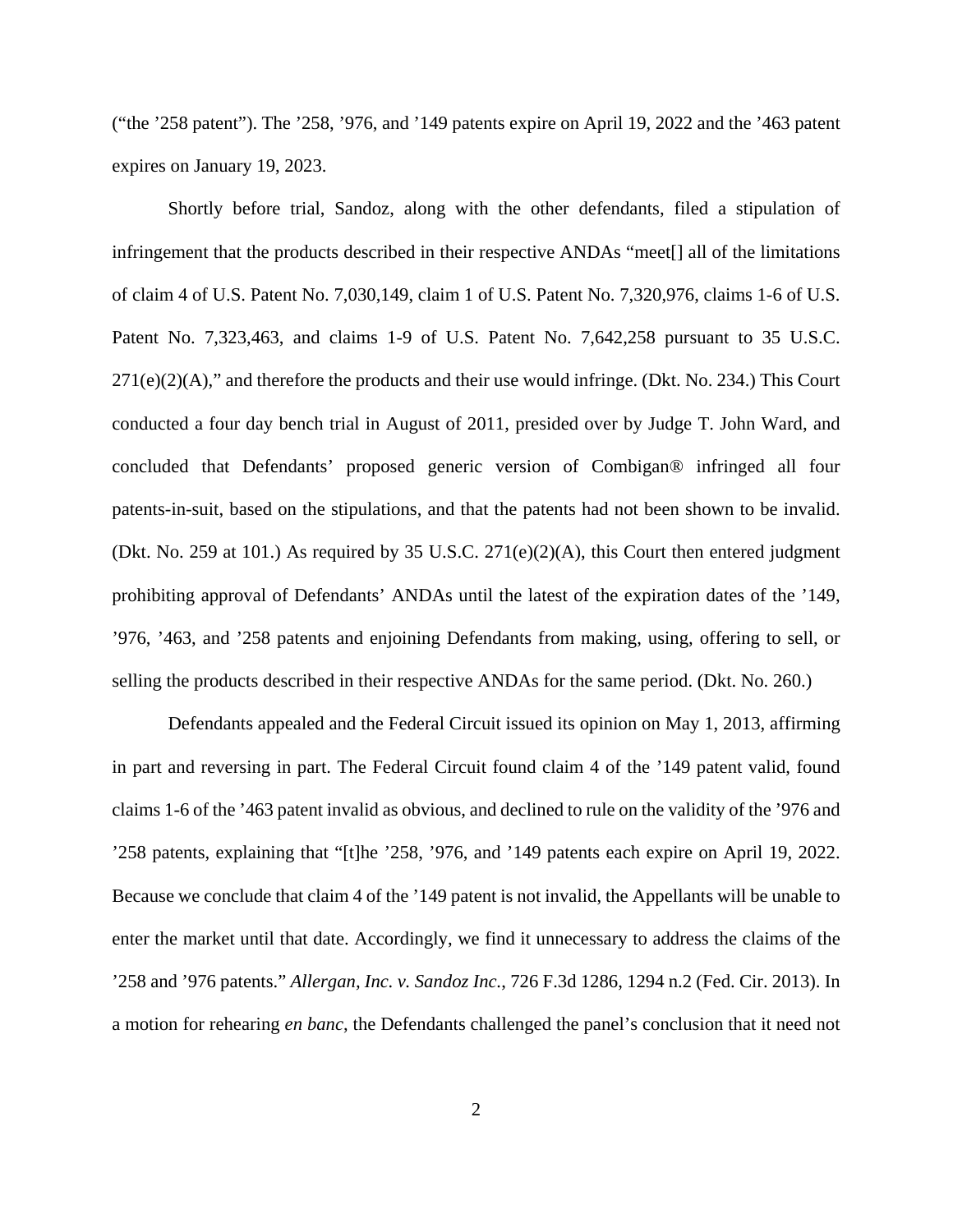rule on the validity of the '976 and '258 patents. Rehearing was subsequently denied. The Federal Circuit issued its final opinion and mandate on September 16, 2013.

Sandoz files the present motion, pursuant to Rule 60, asking this Court to (1) modify the permanent injunction to reflect the Federal Circuit holding that claims 1-6 of the '463 patent are invalid, (2) extend the invalidity finding of the '463 patent to the '258 and '976 patents, and (3) make a determination that Sandoz's amended ANDA does not infringe claim 4 of the '149 patent. Allergan opposes this request, contending that this is not the type of situation for relief from judgment contemplated by Rule 60; instead, this is an attempt to re-litigate the case. After considering the written submissions from both sides, the Court finds that Allergan has the better argument, and Sandoz's motion should be denied.

### **III. Applicable Law**

Sandoz moves for a modification of judgment under Rule 60(b)(5) and (6). Rule 60(b)(5) provides that a court may relieve a party from a final judgment when "applying it prospectively is no longer equitable." Therefore, a party seeking modification "bears the burden of establishing that a significant change in circumstances warrants revision of the [injunction]." *Rufo v. Inmates of Suffolk County Jail*, 502 U.S. 367, 383, 112 S.Ct. 748 (1992); *ICEE Distributors, Inc. v. J&J Snack Foods Corp.*, 445 F.3d 841, 850 (5th Cir. 2006) ("Modification of an injunction is appropriate when the legal or factual circumstances justifying the injunction have changed.") (citations omitted).

Although such a significant change in circumstances does not have to be entirely unforeseen or unforeseeable, a modification is not appropriate where a party relies upon events that were anticipated at the time that injunction was entered. *Rufo*, at 385. Instead, relief is more properly available in the instance where a change in circumstance is beyond the defendants'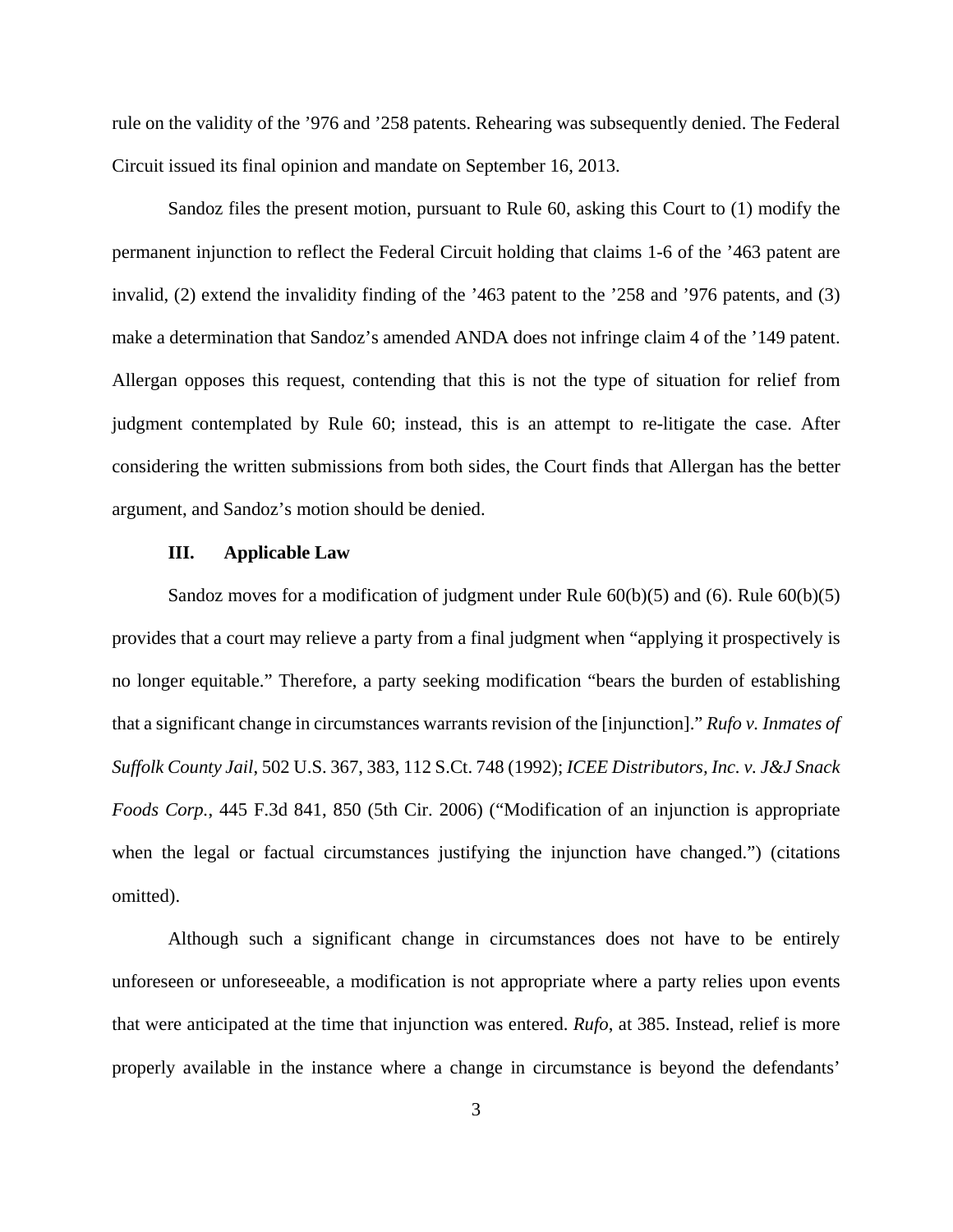control. *Frew v. Hawkins*, 401 F. Supp. 2d. 619, 629 (E.D. Tex. 2005). Once the movant has satisfied its burden to establish a change in circumstances sufficient to warrant modification, the district court should determine whether the proposed modification is suitably tailored to address the change. *Rufo*, at 391.

### **IV. Analysis**

Before taking up modification of the injunction, the Court first considers the requests to (a) extend the invalidity finding of the '463 patent to the '258 and '976 patents, and (b) make a determination that Sandoz's amended ANDA does not infringe claim 4 of the '149 patent.

#### **a. Validity of the '258 and '976 patents**

As the premise in its motion, Sandoz asserts that the Federal Circuit's decision and the denial of Sandoz's petition for rehearing leaves an open issue on the validity of the '258 and '976 patents which is appropriate for this Court to resolve. This premise is rooted in the flawed proposition that the case has been remanded to this Court for further proceedings. In contrast to this assertion, the Federal Circuit's decision was clear. Judgment was affirmed-in-part and denied-in-part, and no further action is required. The Federal Circuit did not remand this case to the District Court, and without such direction, this Court has no continuing jurisdiction to take the action Sandoz requests.

Nevertheless, Sandoz moves this Court to take the appellate court's determination of invalidity as to the '463 patent and extend it to the claims of two other patents. This is something the Federal Circuit specifically declined to reach. It should also be noted that Sandoz advanced the same argument in its petition for rehearing *en banc* and such rehearing was denied. Consequently, without a specific remand from the court of appeals on this issue, the district court's validity judgment on the '258 and '976 patents remains undisturbed. This Court is not free to alter or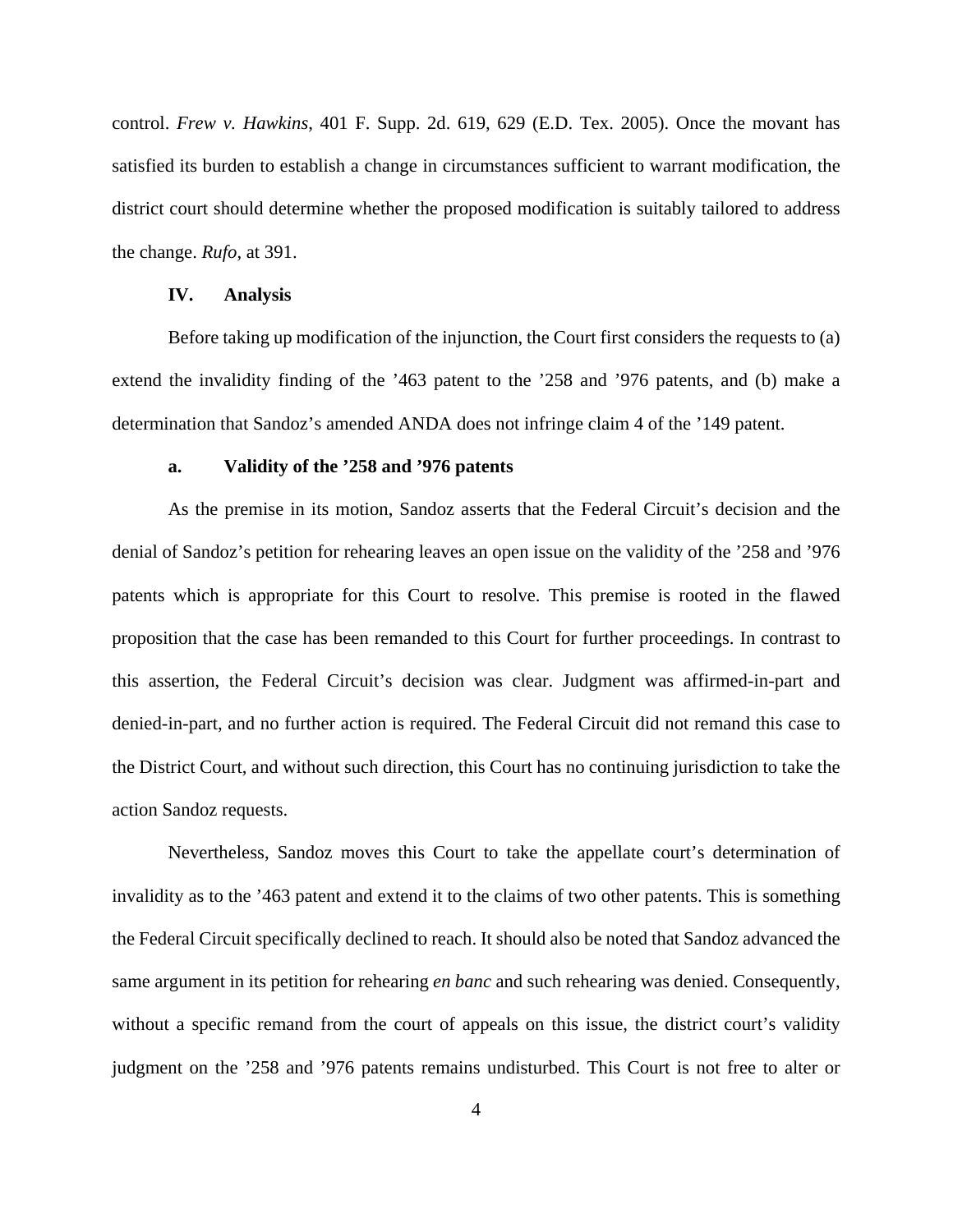extend the judgment of the circuit court unless and only to the extent the circuit court so directs in its opinion.

Additionally, reconsideration of the Court's prior validity judgment is not appropriate under a Rule 60 analysis. Whether the obviousness holding constitutes a significant change of circumstances or not, the obviousness holding by the circuit court does not automatically give this Court cause to reconsider other patents previously adjudicated as valid and not reached by the Federal Circuit. As each claim is independent of the other, distinct patents do not rise or fall together, and Sandoz has provided no authority to the contrary. As a result, the obviousness holding of the Federal Circuit is limited, as it clearly set forth, to the '463 patent. Such a ruling is not the type of changed circumstance sufficiently significant to warrant a modification to the validity of the'258 and '976 patents.

### **b. Sandoz's amended ANDA**

 $\overline{a}$ 

As another basis for relief, Sandoz petitions the Court for a ruling that its amended ANDA, which was submitted after the Federal Circuit's ruling, does not infringe claim 4 of the '149 patent. The amendment purports to carve out an infringing element in an attempt to escape the judgment imposed by Judge Ward which was affirmed on appeal. Sandoz argues that the amended label has been indicated as acceptable by the  $FDA$ .<sup>1</sup> Therefore, it asserts, the Court should deem this design-around to not infringe the '149 patent and the present injunction should be modified to permit Sandoz to launch this new version of its product. (Dkt. No. 300.)

A party seeking modification of a judgment under Rule 60 "bears the burden of establishing that a significant change in circumstances warrants revision of the [judgment]." *Rufo*,

<sup>&</sup>lt;sup>1</sup> Much of Sandoz's briefing is dedicated to explaining how its amended ANDA proposes a formula that is only directed to ocular hypertension patents, which stops short of satisfying a step in the asserted claim. However, this Court offers no opinion on the merits of Sandoz's non-infringement argument at this time.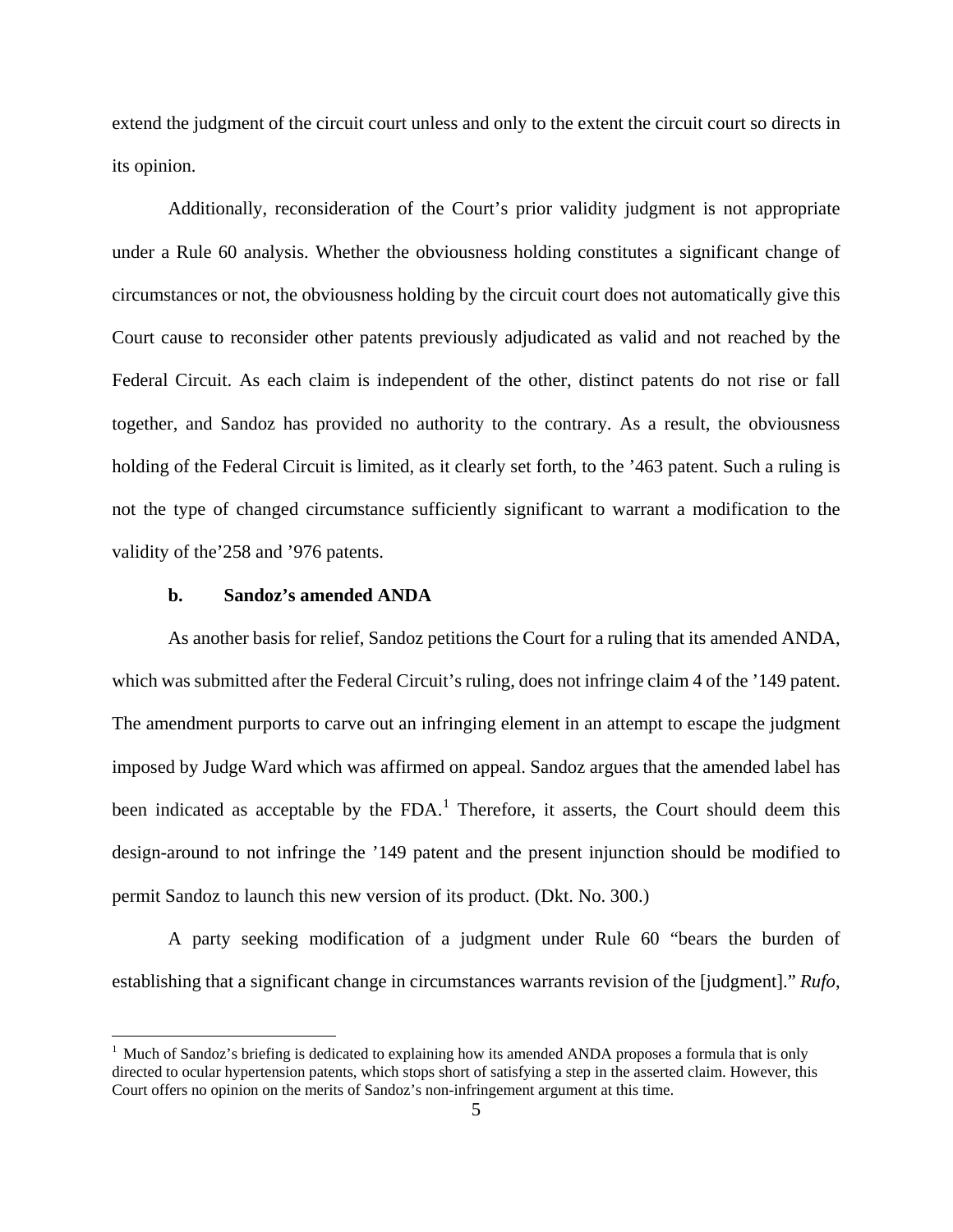502 U.S. at 383; *ICEE*, 445 F.3d at 850. Sandoz has not alleged a single change in its circumstances that was brought about by new or unforeseen conditions. The only changed circumstance that is relevant to Sandoz's non-infringement argument is the ANDA that it voluntarily amended after the Federal Circuit affirmed validity of the '149 patent. This was an intentional act that cannot be fairly characterized as unforeseen or unexpected. Sandoz's argument that there were forty possible validity-infringement outcomes in this case is unpersuasive. Every patent case involving disputes as to infringement and validity can inherently result in numerous combinations of infringement/validity that are each entirely foreseeable by the parties involved. The numerosity of the claims alone does not render one outcome from forty possibilities exceptional or unanticipated. Moreover, the changed ANDA occurred entirely through the actions of Sandoz and, by definition, is not beyond the defendant's control. Consequently, this is "not the kind of unforeseen change in circumstances that merits relief from a judgment" under Rule 60(b)(5). *Valentine Sugars, Inc. v. Sudan*, 34 F.3d 320, 321-322 (5th Cir. 1994) ("Appellant not only foresaw the changed conditions, it created them. The district court correctly denied relief from the judgment.").

In addition, the request for a ruling of non-infringement based on the changed ANDA is tantamount to seeking summary judgment premised on new allegations that only came to exist after the final judgment was rendered and affirmed. This Court finds no basis in the law for such relief. Here, Sandoz stipulated to infringement, tried the case on invalidity and lost, and is now trying to change positions to obtain another chance at non-infringement via the modified ANDA. "It is well established that a party 'may not use a Rule 60(b) motion as an occasion to relitigate its case.'" *United States v. Davison*, 509 F. App'x 330, 332 (5th Cir. 2013) (quoting *Gen. Universal Sys. V. Lee*, 379 F.3d 131, 157 (5th Cir. 2004)). In its motion, Sandoz alleged no facts indicating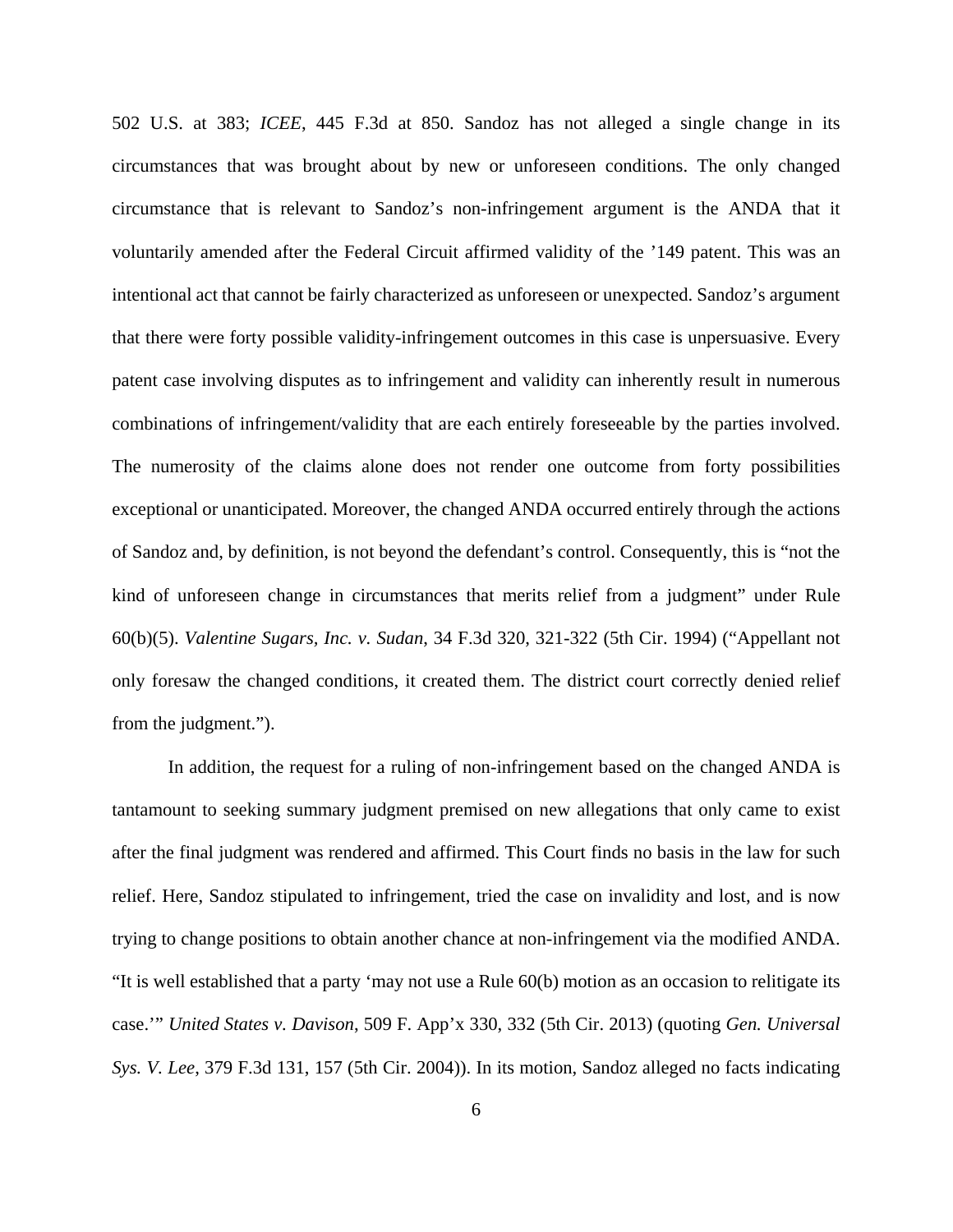that the carve-out was "not open to litigation in the former action or that [it] was denied a fair opportunity to make [its] claim or defense in that action." *Addington v. Farmer's Elevator Mut. Ins. Co.*, 650 F.2d 663, 668 (5th Cir. 1981). Instead, the facts reveal that Sandoz fully litigated the merits of its invalidity case before this Court, "and then, displeased with the outcome, [now seeks] to escape the consequences of this choice by shifting to a different course after the fact." *Paul Revere Variable Annuity Ins. Co. v. Zang*, 248 F.3d 1, 8 (1st Cir. 2001). Sandoz must live with the consequences of the choices it freely made, and the calculated decisions it strategically reached in the course of prior litigation. *Id.* Such facts are far removed from the type of inequity that warrants relief under Rule 60(b)(5).

#### **c. Modification of the permanent injunction**

In light of the Federal Circuit's reversal-in-part, Sandoz moves the Court to shorten the injunction period to the expiration date of the '149, '976, and '258 patents—April 19, 2022. Allergan responds that the injunction is clear on its face; defendants are enjoined until "after the latest of the expiration dates of the '149, '976, '463, and '258 patents, plus any exclusivities afforded under the statute." (Dkt. No. 260.) This Court agrees. The Federal Circuit's obviousness finding of claims 1-6 of the '463 patent invalidates those claims, the effect of which is retrospective. Claims 1-6 of the '463 are treated as if they never existed, and by extension, they have no expiration date. Accordingly, based on a plain reading of the language in the injunction, no modification is necessary or proper.

### **V. Conclusion**

For the foregoing reasons, the Court finds that Sandoz has failed to meet its burden to establish a significant change in circumstances which warrants relief under Rule  $60(b)(5)$ . It is also apparent to the Court that Sandoz does not meaningfully move to modify the injunction under Rule